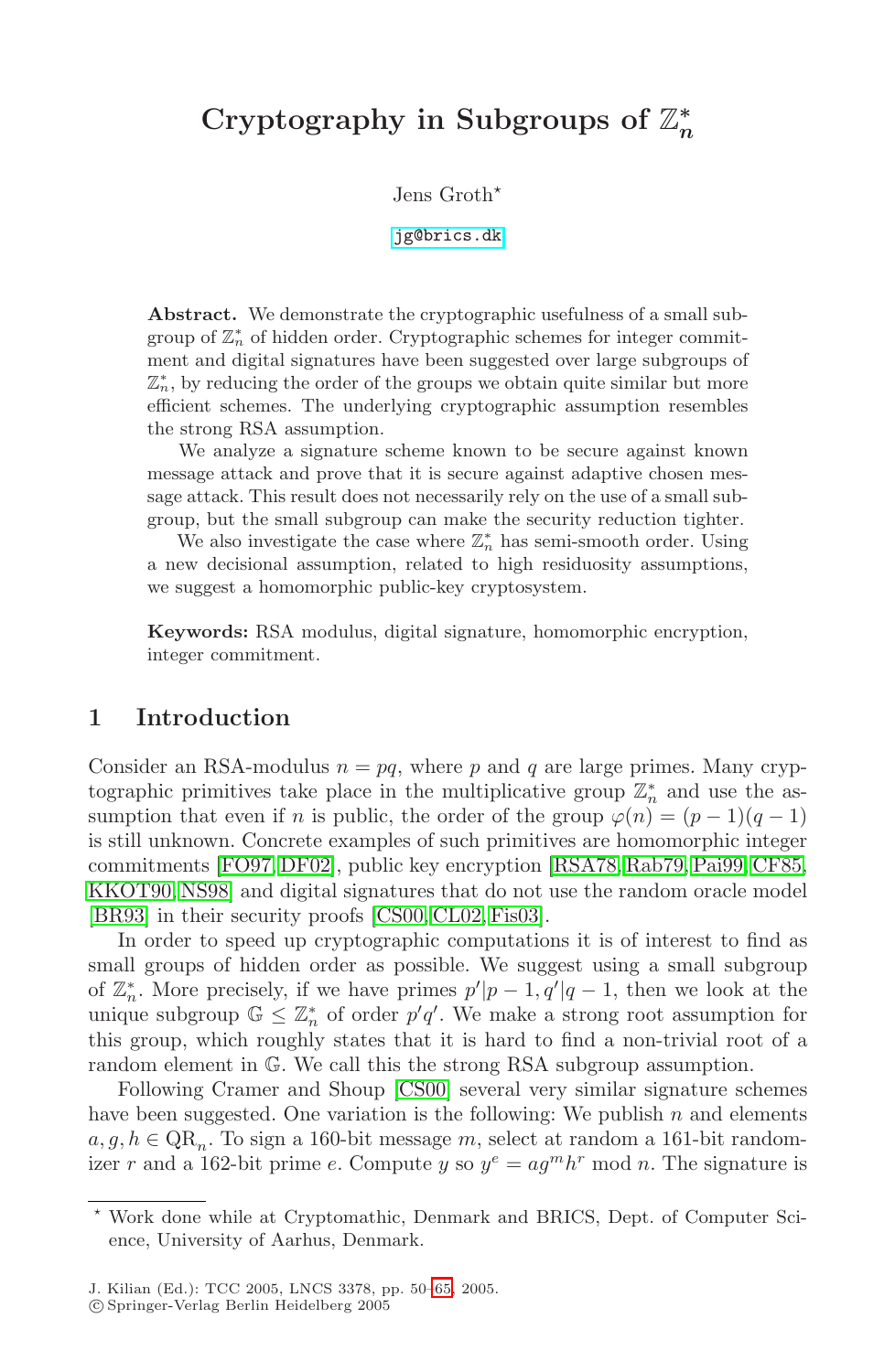<span id="page-1-0"></span> $(y, e, r)$ . A natural question to ask is whether we really need the randomizer r. We analyze this question and show that indeed it is not needed provided we are willing to accept a weaker security reduction.

Restricting ourselves to an even more specialized group, we look at  $n =$  $pq = (2p'r_p + 1)(2q'r_q + 1)$ , where  $r_p, r_q$  consists of distinct odd prime factors smaller than some low bound  $B$ . We can form a new cryptosystem using modular arithmetic in  $\mathbb{Z}_n^*$ . Let g have order  $p'q'r_g$  and h have order  $p'q'$ . Assuming random elements of G are indistinguishable from random elements of  $QR_n$  we can encrypt m as  $c = g^m h^r \mod n$ . To decrypt we compute  $c^{p'q'} = g^{p'q'm}h^{p'q'r} = (g^{p'q'})^m \bmod n$ . Since  $g^{p'q'}$  has order  $r_g|r_pr_q$ , which only has small prime factors, it is now possible to extract  $m \mod r_g$ . This cryptosystem is homomorphic, has a low expansion rate  $\frac{|c|}{|m|}$  and fast encryption. The decryption process is slow, yet as we shall see, there are applications of this kind of cryptosystem. A nice property of the cryptosystem is that under the strong RSA assumption it serves at the same time as a homomorphic integer commitment scheme. This comes in handy in verifiable encryption where we want to prove that the plaintext satisfies some specified property.

## **2 Subgroup Assumptions**

As mentioned in the introduction, it is of interest to find a small group, where some sort of strong root assumption holds. Obviously, a prerequisite for a strong root assumption is that the order of the group is hidden. Otherwise we have for any  $g \in \mathbb{G}$  that  $g = g^{1+ord(\mathbb{G})}$  giving us a non-trivial root. We suggest using a subgroup of  $\mathbb{Z}_n^*$ , where *n* is some suitable RSA modulus.

*A small RSA subgroup of unknown order.* Throughout the paper we shall work with RSA moduli on the form  $n = pq$ , where p, q are primes. We choose these moduli in a manner such that  $p = 2p'r_p + 1$ ,  $q = 2q'r_q + 1$ , where  $p'$ ,  $q'$  are primes so there is a unique subgroup  $\mathbb{G} \leq \mathbb{Z}_n^*$  of order  $p'q'$ . Let g be a random generator for this group. We call  $(n, g)$  an RSA subgroup pair.

**Definition 1 (Strong RSA subgroup assumption).** *Let* K *be a key generation algorithm that produces an RSA subgroup pair* (n, g)*. The strong RSA subgroup assumption for this key generation algorithm is that it is infeasible to find*  $u \in \mathbb{Z}_n^*$ ,  $w \in \mathbb{G}$  *and*  $d, e > 1$  *such that*  $g = uw^e \mod n$  *and*  $u^d = 1 \mod n$ *.* 

In comparison with the strong RSA assumption [\[BP97\]](#page-13-0) we have weakened the assumption by only worrying about non-trivial roots of elements from G. On the other hand, we have strengthened the assumption by generating the RSA modulus in a special way and publicizing a random generator  $g$  of a small subgroup of  $\mathbb{Z}_n^*$ .

We write  $\ell_{p'}, \ell_{q'}$  for the bit-length of the primes  $p', q'$ . The order of G then has bit-length  $\ell_G = \ell_{p'} + \ell_{q'}$ . A possible choice of parameters is  $\ell_{p'} = \ell_{q'} = 100$ . We shall also use a statistical hiding parameter  $\ell_s$ . Given some number a and a random  $|a| + \ell_s$ -bit integer r, the idea is that  $a + r$  and r should be statistically indistinguishable. A reasonable choice is  $\ell_s = 60$ .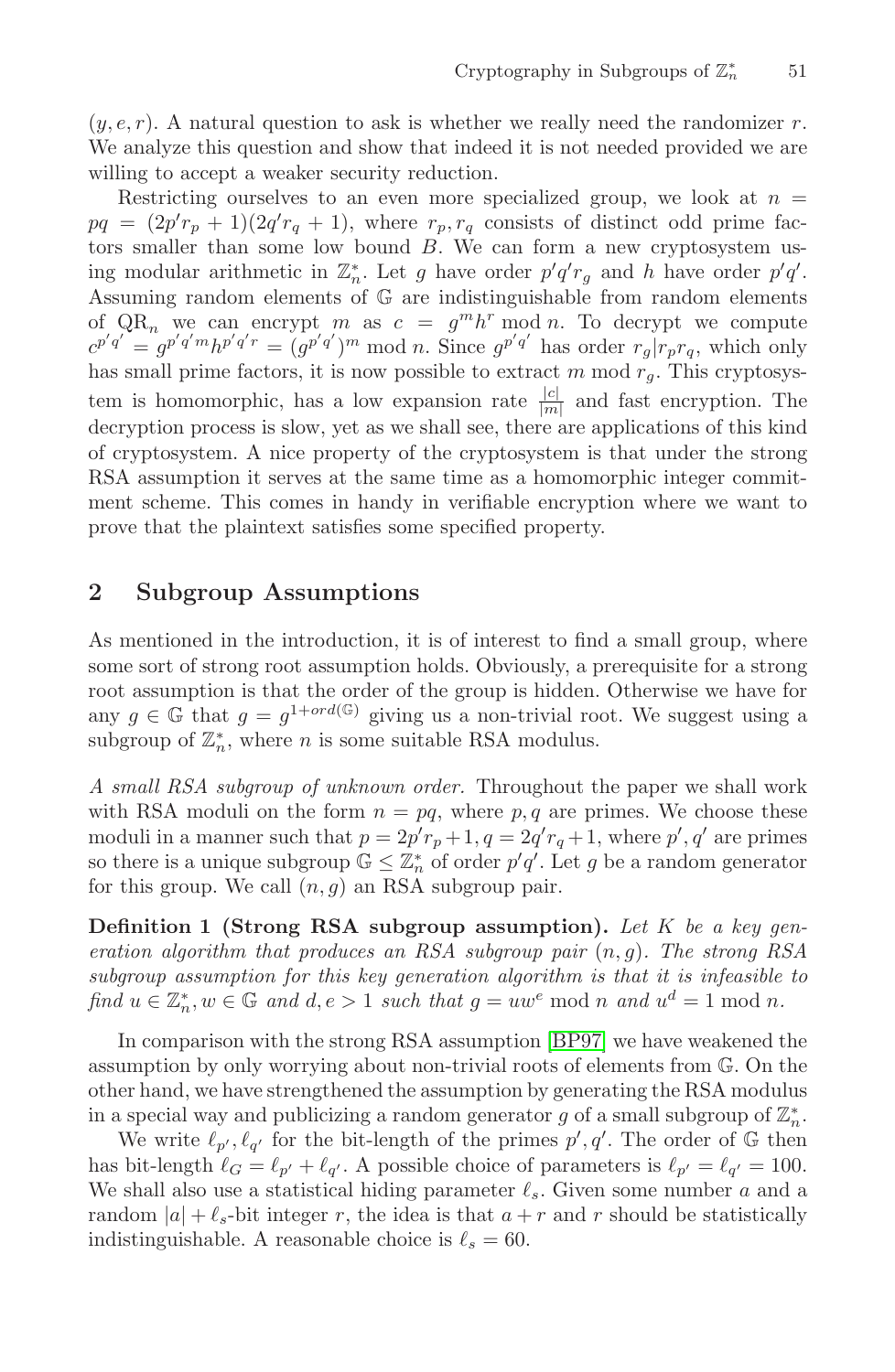**Lemma 1.** *Consider a subgroup pair* (n, g) *generated in a way such that the* strong RSA subgroup assumption holds. Let  $g_1, \ldots, g_k$  be randomly chosen gen*erators of*  $\mathbb{G}$ *. Give*  $(n, g_1, \ldots, g_k)$  *as input to an adversary*  $\mathcal{A}$  *and let it produce*  $(y, e, e_1, \ldots, e_k)$  *such that*  $y^e = g_1^{e_1} \cdots g_k^{e_k} \text{ mod } n$ *. If*  $e = 0$ *, then*  $e_1, \ldots, e_k = 0$ *. Else we have*  $e|e_1,\ldots,e|e_k$  and  $y=u\prod_{i=1}^k g_i^{e_i/e} \mod n$ , where  $u^e=1 \mod n$ .

*Proof.* Pick  $\gamma_1, \ldots, \gamma_k \leftarrow \{0, 1\}^{\ell_G + \ell_s}$  and set  $g_i = g^{\gamma_i} \mod n$ . We give  $(n, g_1, \ldots, g_k)$  to A that with noticeable probability produces  $(y, e, e_1, \ldots, e_k)$ . We have  $y^e = g^{\sum_{i=1}^k \gamma_i e_i} \mod n$ . If  $e = 0$  then  $g = g^{1 + \sum_{i=1}^k \gamma_i e_i}$ . Unless  $e_1,\ldots,e_k = 0$  this is likely to be a breach of the strong RSA subgroup assumption.

Assume from now on  $e \neq 0$ . Let  $d = \gcd(e, \sum_{i=1}^{k} \gamma_i e_i)$  and choose  $\alpha, \beta$  such that  $d = \alpha e + \beta \sum_{i=1}^{k} \gamma_i e_i$ . We have  $g^d = g^{\alpha e + \beta \sum_{i=1}^{k} \gamma_i e_i} = (g^{\alpha} y^{\beta})^e \text{ mod } n$ . If  $p'q' | d$  then  $g = g^{1+e}$  and a breach of the strong RSA subgroup assumption has been found. If  $1 < \gcd(d, p'q') < p'q'$ , then we have  $1 < \gcd(g^d - 1, n) < n$ giving us a non-trivial factorization of  $n$ , and indirectly a breach of the strong RSA subgroup assumption. Therefore, d is invertible modulo  $p'q'$  and we have  $g = u(q^{\alpha}y^{\beta})^{e/d}$  mod n, where  $u^{d} = 1$  mod n. Unless  $d = \pm e$ , this breaks the strong RSA subgroup assumption.

So  $e_i \sum_{i=1}^k \gamma_i e_i$ . Write  $\gamma_i = \kappa_i p' q' + \lambda_i$ . We have  $e_i p' q' \sum_{i=1}^k \kappa_i e_i + \sum_{i=1}^k \lambda_i e_i$ . Since  $\kappa_i$  is completely hidden to the adversary and randomly chosen this implies  $e|e_i$  for all *i*. We now have  $y = u \prod_{i=1}^k g_i^{e_i/e} \mod n$ , where  $u^e = 1 \mod n$ .  $\Box$ 

**Definition 2 (Decisional RSA subgroup assumption).** *Let* K *be a key generation algorithm that produces an RSA subgroup pair* (n, g)*. The decisional RSA subgroup assumption for this key generation algorithm* K *is that it is hard to distinguish elements drawn at random from*  $\mathbb{G}$  *and elements drawn at random from*  $\mathrm{QR}_n$ .

The assumption is related to high-residuosity assumptions made by other authors [\[GM84,](#page-14-0) [CF85,](#page-13-0) [KKOT90,](#page-14-0) [NS98\]](#page-15-0). These assumptions are on the form: Given  $(n, r)$ , where  $r|r_p r_q$ , it is hard to distinguish a random element and a random element on the form  $z^r$  mod n. In comparison, the decisional RSA subgroup assumption is weaker in the sense that we do not publish  $r = r_p r_q$ . On the other hand, it is stronger in the sense that we may have a much smaller group  $\mathbb{G}$ .

Under the decisional RSA subgroup assumption, the strong RSA subgroup assumption implies the standard strong RSA assumption. To see this, consider choosing  $r \leftarrow \{0,1\}^{\ell_G+\ell_s}$  at random and feeding  $g^r$  to the strong RSA assumption adversary. Under the decisional RSA subgroup assumption this looks like a random element and the SRSA assumption adversary might return  $w, e > 1$ so  $g^r = w^e$ . Write  $r = \kappa p' q' + \lambda$ , then  $\kappa$  is perfectly hidden from the adversary. There is at least 50% chance of  $gcd(e, \kappa p'q' + \lambda) \neq e$ . This contradicts Lemma [1,](#page-1-0) which states  $e|r$ .

#### **2.1 RSA with Semi-smooth Order**

In Section [7,](#page-11-0) we restrict the way we generate the RSA subgroup pair. Consider choosing  $p, q$  so  $p = 2p'p_1 \cdots p_{t_p} + 1, q = 2q'q_1 \cdots q_{t_q} + 1$ , where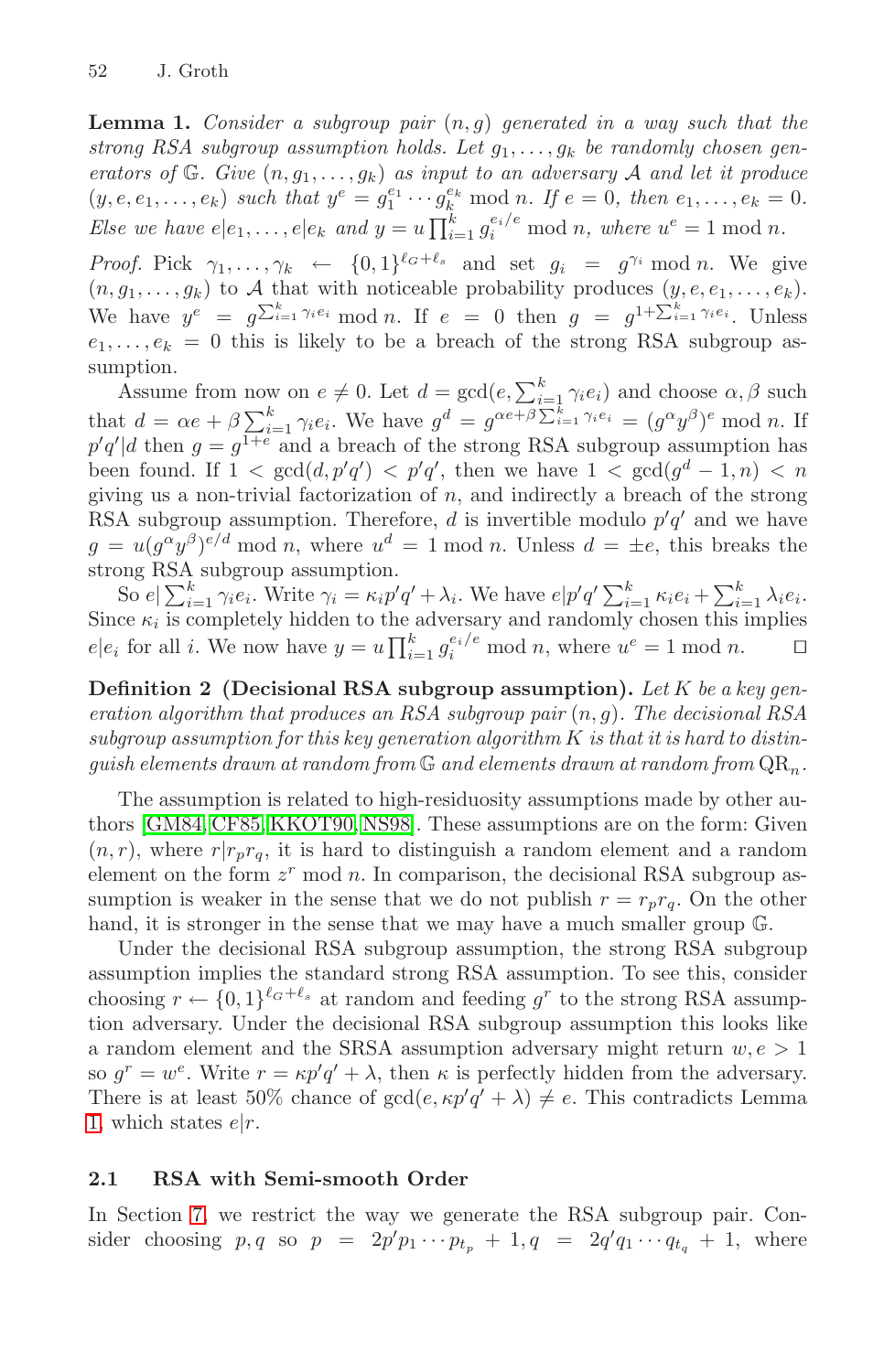<span id="page-3-0"></span> $p_1, \ldots, p_{t_p}, q_1, \ldots, q_{t_q}$  are distinct odd primes smaller than some small bound B. We call  $(n, g)$  a semi-smooth RSA subgroup pair.

Define  $P_B = \prod_{1 \le p \le B, p \text{ is prime}} p$ . Choosing h at random and setting  $g = h^{P_B}$ we have overwhelming probability of g generating  $\mathbb{G}$ . In other words, given n it is easy for anybody to find a generator for G. We can therefore save specifying g and just make n public.

Typical parameters would be  $\ell_{p'} = \ell_{q'} = 160$  and  $B = 2^{15}$ . Setting  $\ell_{p_i} = 15$ , we choose  $t = t_p + t_q$  distinct odd primes  $p_1, \ldots, p_{t_p}, q_1, \ldots, q_{t_q}$  such that  $p =$  $2p'p_1 \cdots p_{t_p} + 1, q = 2q'q_1 \cdots q_{t_q} + 1$  are primes.

**Lemma 2.** *Let* n *be a semi-smooth RSA subgroup modulus generated with parameters as described above. Pick g at random from*  $QR_n$  *and let d be an arbitrary non-negative integer smaller than* t. With probability at least  $1 - 1/p' - 1/q'$  $\frac{(t2^{1-\ell_{p_i}})^{d+1}}{(1-t2^{1-\ell_{p_i}})(d+1)!}$  *the order of g is greater than*  $p'q'2^{(t-d)(\ell_{p_i}-1)}$ *.* 

*Proof.* Consider a generator h of  $QR_n$ . Pick at random  $x \in \mathbb{Z}_{p'q'r_p r_q}$ . Then  $g = h^x$  is uniformly distributed in  $QR_n$ . Consider the prime factors  $p_1, \ldots, p_t$ of  $r_p r_q$ . We will consider the probability that  $x = 0 \mod p_i$  for more than d of these prime factors. Each event is independent of the others and has at most probability  $2^{1-\ell_{p_i}}$  of occurring. Therefore, from Lemma 3 we get a probability lower than  $\frac{(t2^{1-\ell p_i})^{d+1}}{(1-t2^{1-\ell p_i})(d+1)!}$ . Combine this with the probabilities  $1/p'$  and  $1/q'$ for respectively  $x = 0 \mod p'$  and  $x = 0 \mod q'$  to conclude the proof.

**Lemma 3.** *Consider* n *independent Bernoulli-trials with probability* p*, where* np < 1*. The probability of having at least* k *successes out of* n *trials is lower than*  $\frac{(np)^k}{(1-np)k!}$ .

*Proof.*

$$
\sum_{i=k}^{n} {n \choose i} p^{i} (1-p)^{n-i} \le \sum_{i=k}^{n} {n \choose i} p^{i} \le \sum_{i=k}^{n} \frac{n^{i}}{i!} p^{i} \le \frac{1}{k!} \sum_{i=k}^{n} (np)^{i}
$$

$$
= \frac{1}{k!} \frac{(np)^{k} - (np)^{n+1}}{1 - np} \le \frac{(np)^{k}}{(1 - np)k!}.
$$

 $\Box$ 

## **3 Factorization Attacks**

If we can factor n we know  $p-1, q-1$  and it is easy to break the strong RSA subgroup assumption. In the case of a semi-smooth RSA subgroup modulus, the factorization would also tell us the factors  $p', q'$  and we can break the decisional RSA subgroup assumption. We do not know of any non-factorization attacks that could be used to break either the strong RSA subgroup assumption or the decisional RSA subgroup assumption, therefore we will focus on the possibility of factoring n.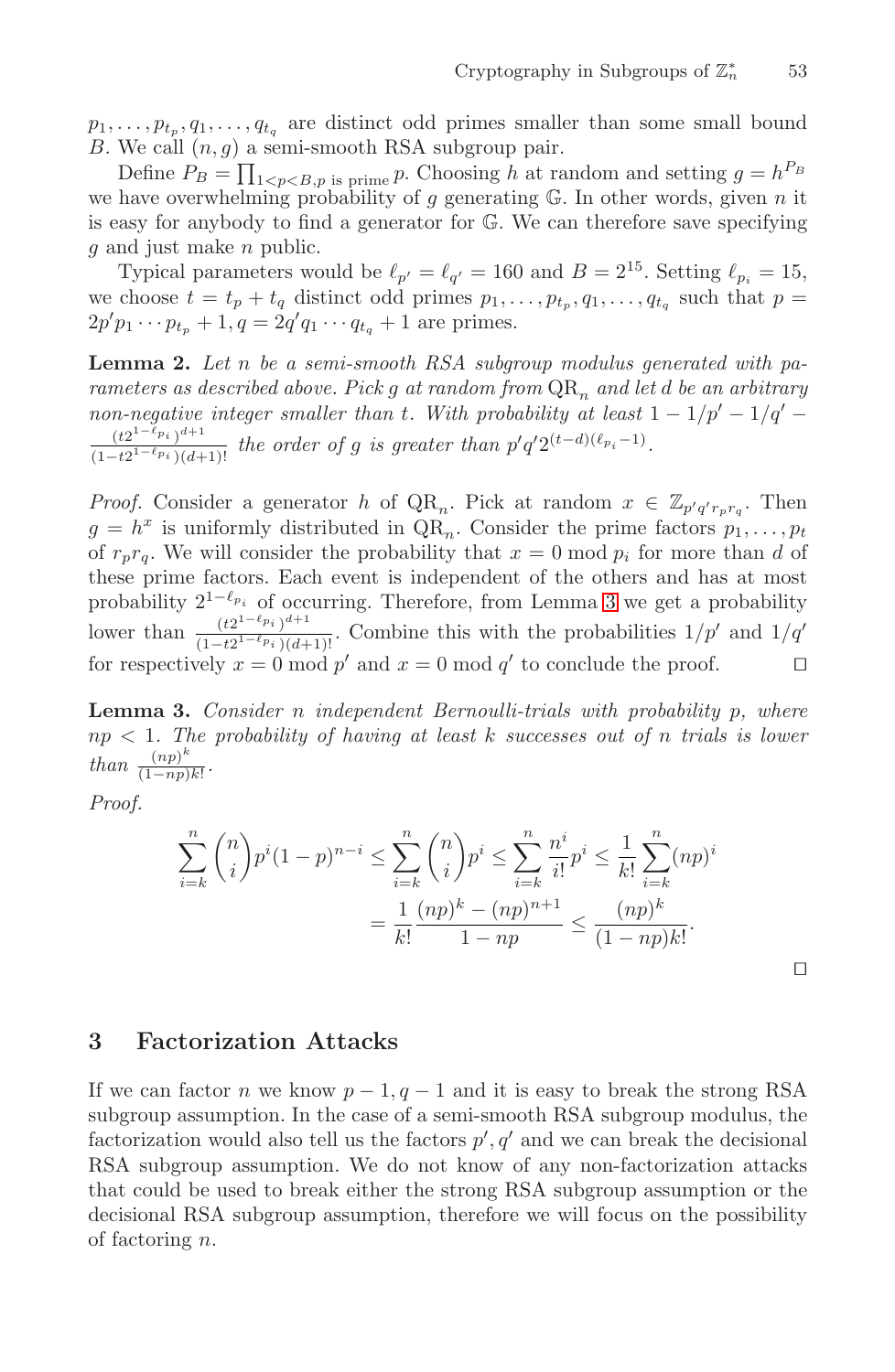*Pollard's rho method.* Consider a semi-smooth RSA subgroup pair  $(n, g)$ . We can use the following variation of Pollard's  $\rho$ -method [\[Pol75\]](#page-15-0) to factor n. We define f by  $f(0) = g$  and  $f(i + 1) = (f(i) + 1)^{P_B} \text{ mod } n$ . Intuitively this corresponds to taking a random walk on  $G$  starting in  $g$ . Actually, modulo  $p$ , it corresponds to taking a random walk on a group of size  $p'$ , and modulo  $q$ , it corresponds to taking a random walk on a group of size  $q'$ . We now hope to find points i, j such that  $f(i) = f(j) \mod p$  or  $f(i) = f(j) \mod q$ . This would give us  $gcd(n, f(i) - f(j)) > 1$  and most likely a non-trivial factor of n. Using Brent's [\[Bre80\]](#page-13-0) cycle finding method we expect to find a factorization using  $\mathcal{O}(\min(\sqrt{p'}, \sqrt{q'}) \log(P_B)) = \mathcal{O}(2^{\ell_{p'}/2}B)$  modular multiplications.

In case  $(n, q)$  is simply a normal RSA subgroup modulus it seems hard to find a function  $f$  that always ends up inside  $\mathbb{G}$ . It therefore seems like Pollard's  $\rho$ -method is of little use.

*Other factorization methods.* Other methods such as the baby-step giant-step algorithm of Shanks [\[Sha71\]](#page-15-0), Pollard's λ-method [\[Pol78\]](#page-15-0) or Pollard's p−1 method [\[Pol74\]](#page-15-0) seem to use at least  $2^{\ell_{p'}}$  modular multiplications.

While the above mentioned algorithms take advantage of a special structure of the divisors of  $n$ , other algorithms such as the elliptic curve method (ECM) [\[Len87\]](#page-14-0) or the general number field sieve (GNFS) [\[CP01\]](#page-14-0) do not. We therefore believe that the best one can do here is to run the general number field sieve with heuristic running time  $\exp((1.92 + o(1)) \ln(n)^{1/3} \ln \ln(n)^{2/3})$ .

*Dangers.* It is of course important not to give away too much information about the factorization of  $p-1$  and  $q-1$ . An adversary knowing p' could compute  $gcd(n, g^{p'} - 1) = p$ . For this reason, we do not release  $p'q'.<sup>1</sup>$ 

Likewise, if we were to release  $\sigma|(p-1)(q-1)$  with  $|\sigma| > |n|/4$  then we may risk the factorization attack described in [\[NS98\]](#page-15-0). Therefore, we must make sure that there is enough entropy in the primes  $p_i|(p-1)(q-1)$  that the adversary cannot guess a significant portion of them. Unlike other high-residuosity schemes, we cannot publicize the value  $\prod_{p_i|(p-1)/2} p_i \prod_{q_i|(q-1)/2} q_i$ .

# **4 Signature**

Cramer and Shoup [\[CS00\]](#page-14-0) suggest an efficient signature scheme based on the strong RSA assumption where security can be proved in the standard model without using random oracles. Subsequently, Fischlin [\[Fis02\]](#page-14-0) has proposed efficient schemes for both the case of a statefull signer and a stateless signer. Koprowski [\[Kop03\]](#page-14-0) points out a minor flaw in the statefull signature scheme and an easy correction of it. Camenisch and Lysyanskaya [\[CL02\]](#page-14-0) have suggested a variant that is more suitable as a building block in larger protocols such as group signatures. Finally, Zhu [\[Zhu03\]](#page-15-0) suggests a variation that combines the

<sup>1</sup> Actually, such a factorization attack is possible on scheme 3 of the Paillier cryptosys-tem [\[Pai99\]](#page-15-0), since it uses an element  $g = 1 \mod q$ . In a subsequent variant [\[PP99\]](#page-15-0) this has been corrected and they work in a subgroup of the same nature as we do.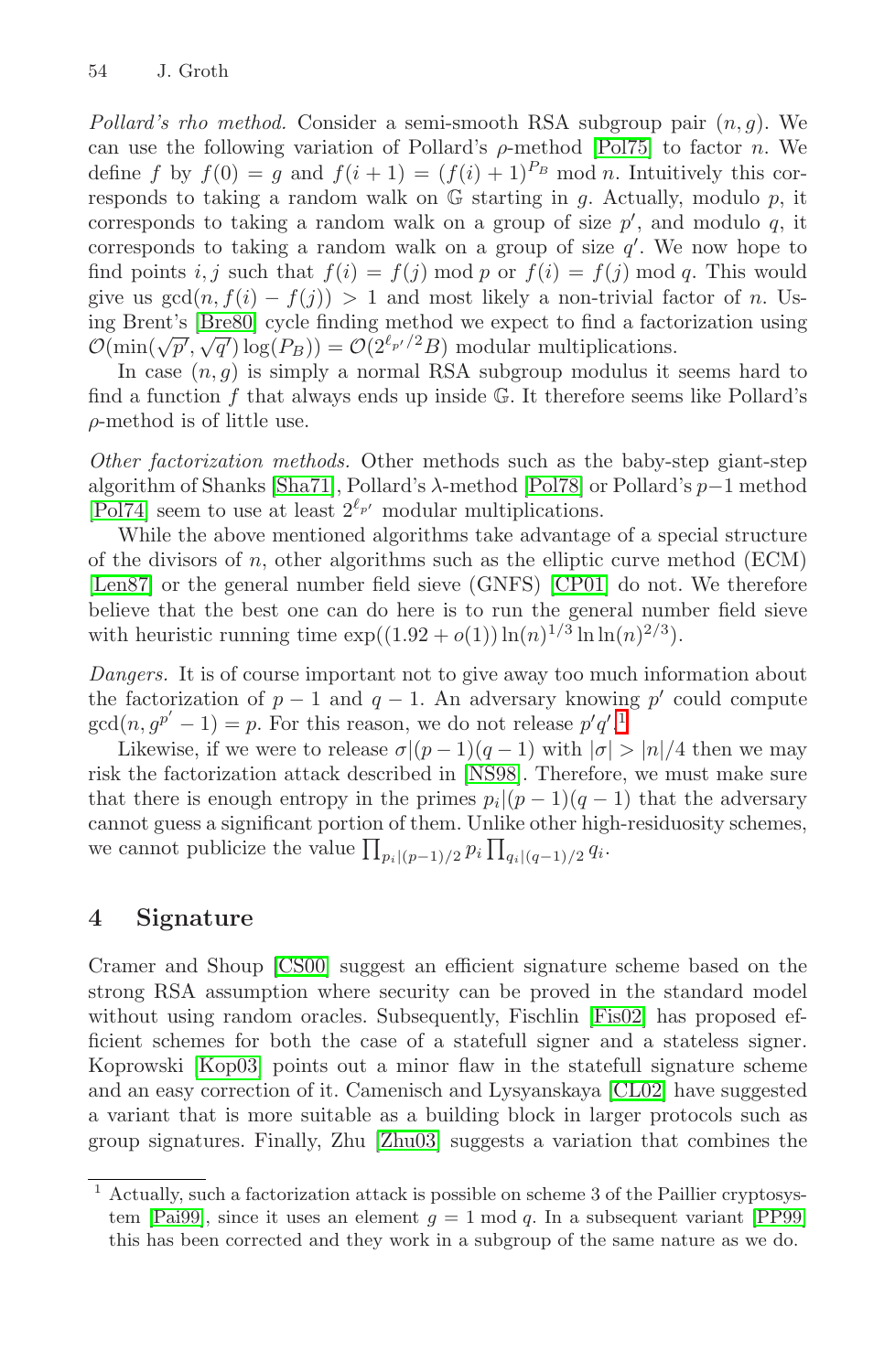efficiency of the stateless version of Fischlin's scheme with the suitability of the Camenisch and Lysyanskaya signature scheme. All these signature schemes use safe-prime product moduli. We will suggest similar looking signature schemes for both the statefull and the stateless case and prove security under the strong RSA subgroup assumption. We are not the first to use RSA moduli that are not safe-prime products, Damgård and Koprowski [\[DK02, Kop03\]](#page-14-0) have generalized the Cramer-Shoup signature approach to basing signature schemes on general groups with a strong root assumption. RSA subgroups as we suggest using can be seen as an example of such a group.

**Key generation:** We generate an RSA subgroup  $\mathbb{G}$  and pick  $a, g, h \leftarrow \mathbb{G}$ . The private key is  $p'q'$ , the order of  $\mathbb G$ . We select a positive integer t so  $t(\ell_e 1) + 1 > \ell_m.$ 

Public verification key  $vk = (n, a, g, h, t)$ . Private signature key  $sk = p'q'$ .

**Signature:** To sign a message  $m \in \{0,1\}^{\ell_m}$ , choose an  $\ell_e$ -bit prime e that has not been used before. Choose at random  $r \in \mathbb{Z}_{e^t}$ . Compute  $y =$  $(ag^m h^r)^{e^{-t} \bmod p'q'} \bmod n.$ 

The signature on m is  $(y, e, r)$ .

**Verification:** Given a purported signature  $(y, e, r)$  on  $m \in \{0, 1\}^{\ell_m}$ , check that e is an  $\ell_e$ -bit number and  $r \in \mathbb{Z}_{e^t}$ . It is not necessary to check specifically that e is a prime. Accept if  $y^{e^t} = a g^m h^r \bmod n$ .

For a stateless signature scheme it would be reasonable to choose  $\ell_m$  =  $160, \ell_e = 161$  and  $t = 1$ . We can use the method from [\[CS00\]](#page-14-0) to pick the primes e, this way it is still unlikely that we run into a collision where we use the same prime in two different signatures. For a statefull signature scheme we can pick  $\ell_m = 160, \ell_e = 28$  and  $t = 6$  and keep track of the last prime we used. Whenever we wish to sign, we pick the subsequent prime and use that in the signature. For so small primes, the exponentiation is the dominant computational cost.

**Theorem 1.** *If the strong RSA subgroup assumption holds for the key generation algorithm, then the signature scheme described above is secure against existential forgery under adaptive chosen message attack.*

*Proof.* There are three cases to consider. The first case is where the adversary forges a signature using a prime e that it has not seen before. The second case is where the adversary reuses a prime, i.e.,  $e = e_i$ , where  $e_i$  is the prime from query i but  $r \neq r_i$ . The third case is where the adversary reuses both  $e_i$  and  $r_i$ for some i.

*Case 1:*  $e \neq e_i$ . With non-negligible probability, we can guess the number k of signing queries the adversary is going to make. Choose according to the signature algorithm distinct  $\ell_e$ -bit primes  $e_1, \ldots, e_k$ . Set  $E = \prod_{j=1}^k e_j^{\tilde{t}}$ . Given random elements  $\alpha, \gamma, \eta \in \mathbb{G}$  we set  $a = \alpha^E, g = \gamma^E, h = \eta^E$ . We give  $(n, a, g, h)$  to the adversary. We can answer the *i*<sup>th</sup> query since we know  $e_i^t$ -roots of  $a, g, h$ . Consider now the adversary's signature  $(y, e, r)$ . We have  $y^{e^t} = a g^m h^r = \alpha^E \gamma^{Em} \eta^{Er}$  so by Lemma [1](#page-1-0) we have  $e^t | E$ . This means,  $e = e_i$  for some *i*, i.e., the first case only occurs with negligible probability.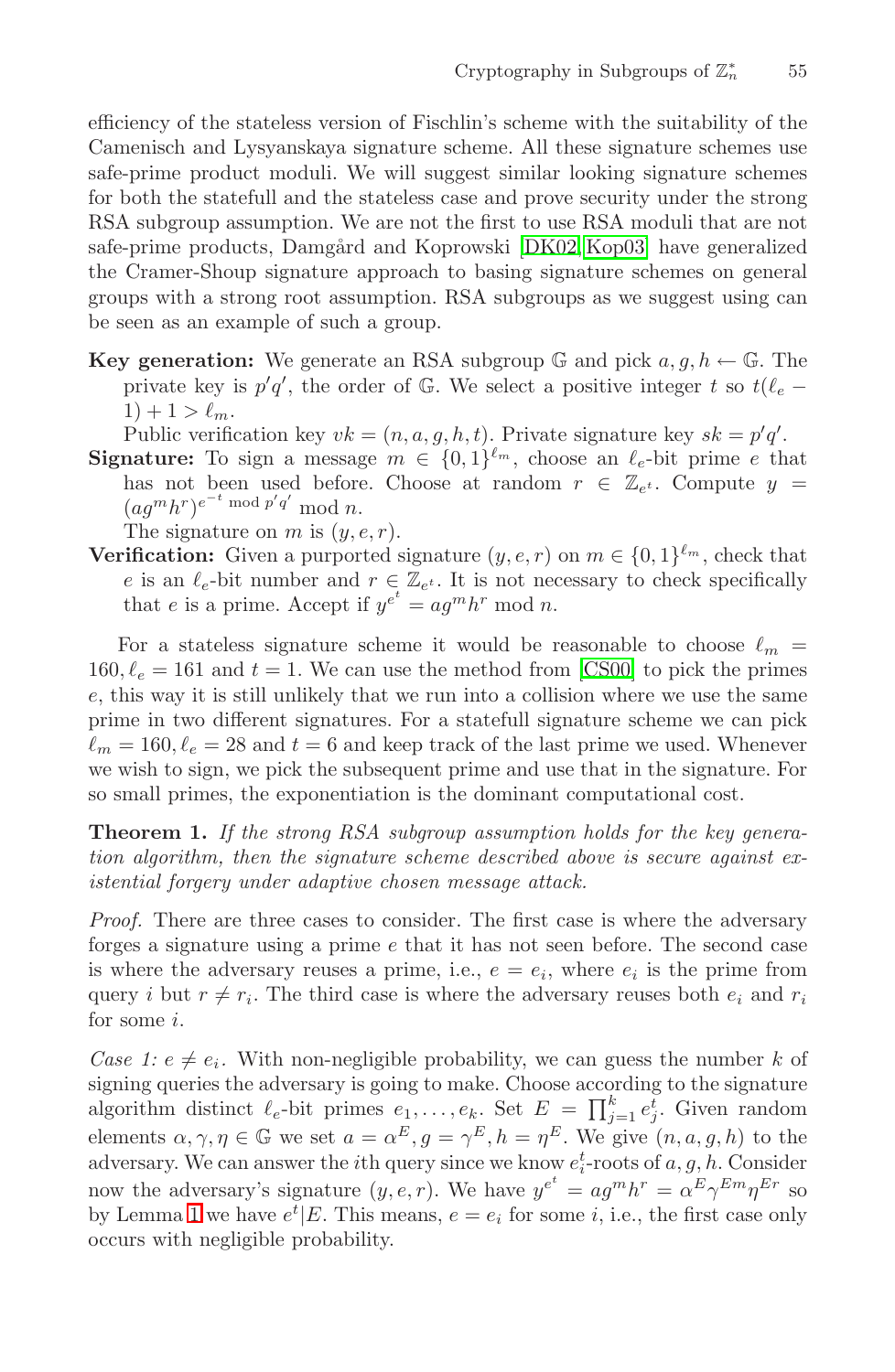*Case 2:*  $e = e_i$ ,  $r \neq r_i$ . Consider next the case of an adversary that reuses  $e_i$ . We guess the query  $i$ , where the adversary is going to make the forgery. We pick  $r_i$  at random and set up  $a = \alpha^E h^{-r_i}, g = \gamma^E, h = \eta^{E/e_i^t}$ . We can easily answer queries  $j \neq i$ , and for query i we return the answer  $(y_i, e_i, r_i)$ , where  $y_i = \alpha^{E/e_i^t} \gamma^{m_i E/e_i^t}$ . Consider now the adversary's signature  $(y, e_i, r)$  on message m. We have  $(y/y_i)^{e_i^t} = g^{m-m_i}h^{r-r_i} = \gamma^{(m-m_i)E} \eta^{(r-r_i)E/e_i^t}$ . By Lemma [1,](#page-1-0) we have  $e_i^t|(r-r_i)E/e_i^t$ . Since  $e_i$  does not divide  $E/e_i^t$  and  $|r-r_i| < e_i^t$  this means  $r = r_i$ , so the second case occurs with negligible probability.

*Case 3:*  $e = e_i$ ,  $r = r_i$ . Consider finally the case where the adversary reuses both  $e_i$  and  $r_i$ . We make the following setup. Pick at random  $r_m \in \mathbb{Z}_{e_i^t + 2^{\ell_m}}$ . Set  $a = \alpha^E g^{-r_m}$ ,  $g = \gamma^{E/e_i^t}$ ,  $h = g\eta^E$ . On query  $m_i$  we pick  $r_i = r_m - m_i$ , which enables us to compute  $y_i$ .  $r_i$  is uniformly distributed over  $\mathbb{Z}_{e_i^t+2^{\ell_m}} - m_i$ and has more than 50% chance of being inside  $\mathbb{Z}_{e_i^t}$ . Conditioned on  $r_i \in \mathbb{Z}_{e_i^t}$ , we have a correctly distributed signature. Suppose now the adversary forms a new signature  $(y, e_i, r_i)$  on message m. We get  $(y/y_i)^{e_i^t} = g^{m-m_i} = \gamma^{(m-m_i)E/e_i^t}$ . By Lemma [1](#page-1-0) we have  $e_i^t | (m - m_i)E/e_i^t$  so  $m = m_i$ .

To form a signature we make an exponentiation with  $e^{-t}$  mod  $p'q'$ . In comparison, the other schemes use an exponent of size  $\ell_n$ . Especially for the statefull signature scheme, we obtain a significant reduction in computation.

*Strong signature.* A signature scheme is strong if it impossible to form a new signature on a message  $m$ , even if we have already seen many signatures on this message under the chosen message attack. If we ensure that no  $\ell_e$ -bit primes divide  $\varphi(n)$ , then it is impossible to find a non-trivial u such that  $u^e = 1$ , where e is an  $\ell_e$ -bit prime. Generating the modulus like this makes the signature scheme strong, since this way the adversary can only use  $y$  belonging to  $\mathbb{G}$  because  $((ag^{\overrightarrow{m}}h^r)e^{-t}y^{-1})^{e^t}=1.$ 

*Applications.* An advantage of the signature scheme is that it allows us to sign a committed message without knowing the content. The receiver creates a commitment  $c = u g^m h^r$  mod n and proves knowledge of an opening  $(m,(u,e,r))$  of c. We then choose a prime e and return  $(y, e)$  where  $y = (ac)^{e^{-t} \bmod p'q'} \bmod n$ . The receiver now has a signature  $(y, e, r \mod e^t)$  on m.

This kind of committed signature can be set up in a safe-prime product modulus as suggested in [\[CL02\]](#page-14-0). To hide  $m$  this requires a large  $r$ . We gain an advantage by working in a small group and thus needing a much shorter  $r$ . One application of this is to speed up group signatures such as [\[CG04\]](#page-14-0).

# **5 Simplified Signature**

It is well known that if a signature scheme secure against known message attack suffices, then we can drop the  $r$  in the scheme described in the previous section. I.e., a stateless signature can look like  $(y, e)$ , where  $y^e = aq^m \mod n$ . The public key is also shorter since we do not need  $h$  any more. We shall investigate whether this signature scheme is actually secure against adaptive chosen message attack.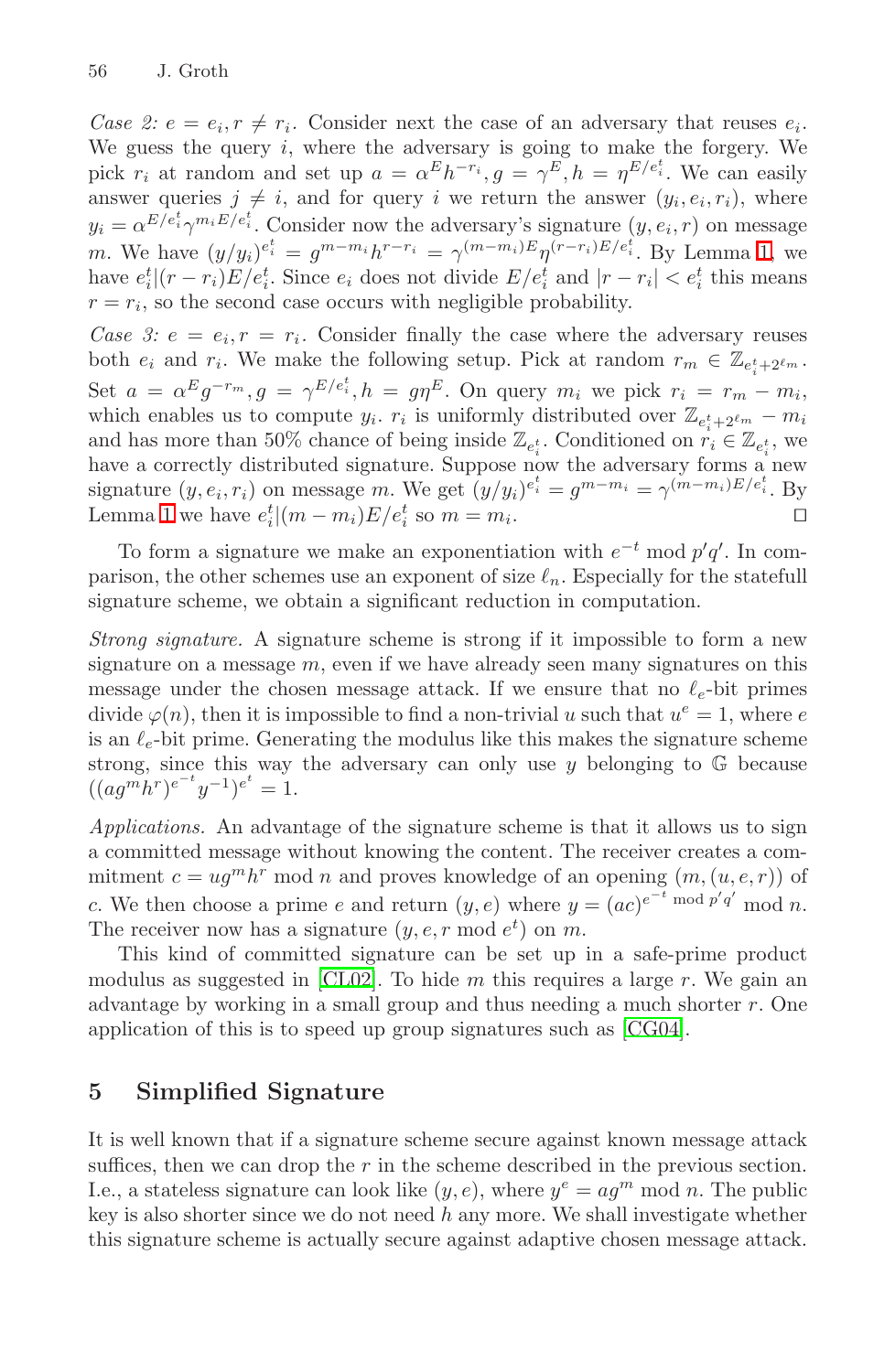**Key generation:** We generate an RSA subgroup  $\mathbb{G}$  and pick  $a, g \leftarrow \mathbb{G}$ .

Public verification key  $vk = (n, a, g)$ . Private signature key  $sk = p'q'$ .

**Signature:** To sign a message  $m \in \{0,1\}^{\ell_m}$  choose a random  $\ell_e$ -bit prime  $e$ . Compute  $y = (ag^m)^{e^{-1} \bmod p'q'} \bmod n$ .

The signature on  $m$  is  $(y, e)$ .

**Verification:** Given a purported signature  $(y, e)$  on  $m \in \{0, 1\}^{\ell_m}$  check that e is an  $\ell_e$ -bit number. It is not necessary to check specifically that  $e$  is a prime. Accept if  $y^e = a g^m \bmod n$ .

In practice, there may be more convenient ways to choose the prime e than completely at random. Consider for instance the method of Cramer and Shoup for generating 161-bit primes [\[CS00\]](#page-14-0). It is important for the proof of Theorem 2 that the primes have a distribution that is somewhat close to uniform though.

Choosing parameters for the signature scheme is not straightforward. We do certainly need  $\ell_e > \ell_m$ , as well as  $\ell_n$  to be large enough to make factoring n hard. We also want the group G to be large enough to make it hard to break the strong RSA subgroup assumption. To simplify notation we will assume  $p', q'$ both are  $\ell_{p'}$ -bit primes, i.e.,  $\ell_G = 2\ell_{p'}$ . On the other hand, for reasons that will become apparent in the proof of Theorem 2 we must be able to factor  $\ell_e + \ell_{p'}$ -bit numbers.

Consider a rigorous factorization algorithm such as the class-group-relations method. Lenstra and Pomerance [\[LP92\]](#page-14-0) prove that it takes time  $L(2^{\ell}) = \exp((1+\ell)\ell)$  $o(1)\sqrt{\ln(2^{\ell})\ln\ln(2^{\ell})}$  to factor an  $\ell$ -bit number. We want  $L(\ell) < \ell_n^d$  for some degree  $d$ , i.e., a running time that is polynomial in the security parameter. This is satisfied if  $\ell$  is chosen such that  $\ell \ln(2) \ln(\ell \ln(2)) \leq (d \ln(\ell_n)/(1+o(1)))^2$ . With this choice of  $\ell$  we also have  $\ell \leq \frac{\ln^2(\ell_n)}{\ln(2)} \frac{d^2}{(1+o(1))^2 \ln(\ell \ln(2))}$ . Letting  $\ell = \ell_e + \ell_{p'}$  we have an upper bound on the length of  $\ell_{p'} = \ell - \ell_e$ .

For the strong RSA subgroup assumption to hold, we need that it is hard to guess the order of the group G. Known algorithms that compute this order use at least time  $2^{\ell_{p'}}$ . We therefore want  $2^{\ell_{p'}}$  to be superpolynomial in the security parameter. Suppose we choose the parameters so  $\ell/3 \leq \ell_{p'}$ , then we want to choose  $\ell$  as large as possible so  $2^{\ell/3}$  is superpolynomial. To see whether there is room for that consider choosing  $\ell$  so  $\ell = \frac{\ln^2(\ell_n)}{\ln(2)} \frac{d^2}{(1+o(1))^2 \ln(\ell \ln(2))}$ . We then have

$$
2^{\ell/3} = \ell_n^{\frac{\ln(\ell_n)}{\ln(\ell\ln(2))}\frac{d^2}{3(1+o(1))^2}} \geq \ell_n^{\frac{\ln(\ell_n)}{\ln((d\ln(\ell_n)/(1+o(1)))^2)}\frac{d^2}{3(1+o(1))^2}}.
$$

This is a superpolynomial function of  $\ell_n$ . So we do have reasonable hope to have wriggle-room for choosing  $\ell_e, \ell_{p'}$  so that the strong RSA subgroup assumption holds and at the same time, it takes polynomial time to factor  $\ell_e + \ell_{p'}$ -bit numbers.

**Theorem 2.** *If the strong RSA subgroup assumption holds for the key generation algorithm and factoring of*  $\ell_e + \ell_{p'}$ -bit numbers can be done in polynomial *time then the signature scheme described above is a strong signature scheme secure against existential forgery under adaptive chosen message attack.*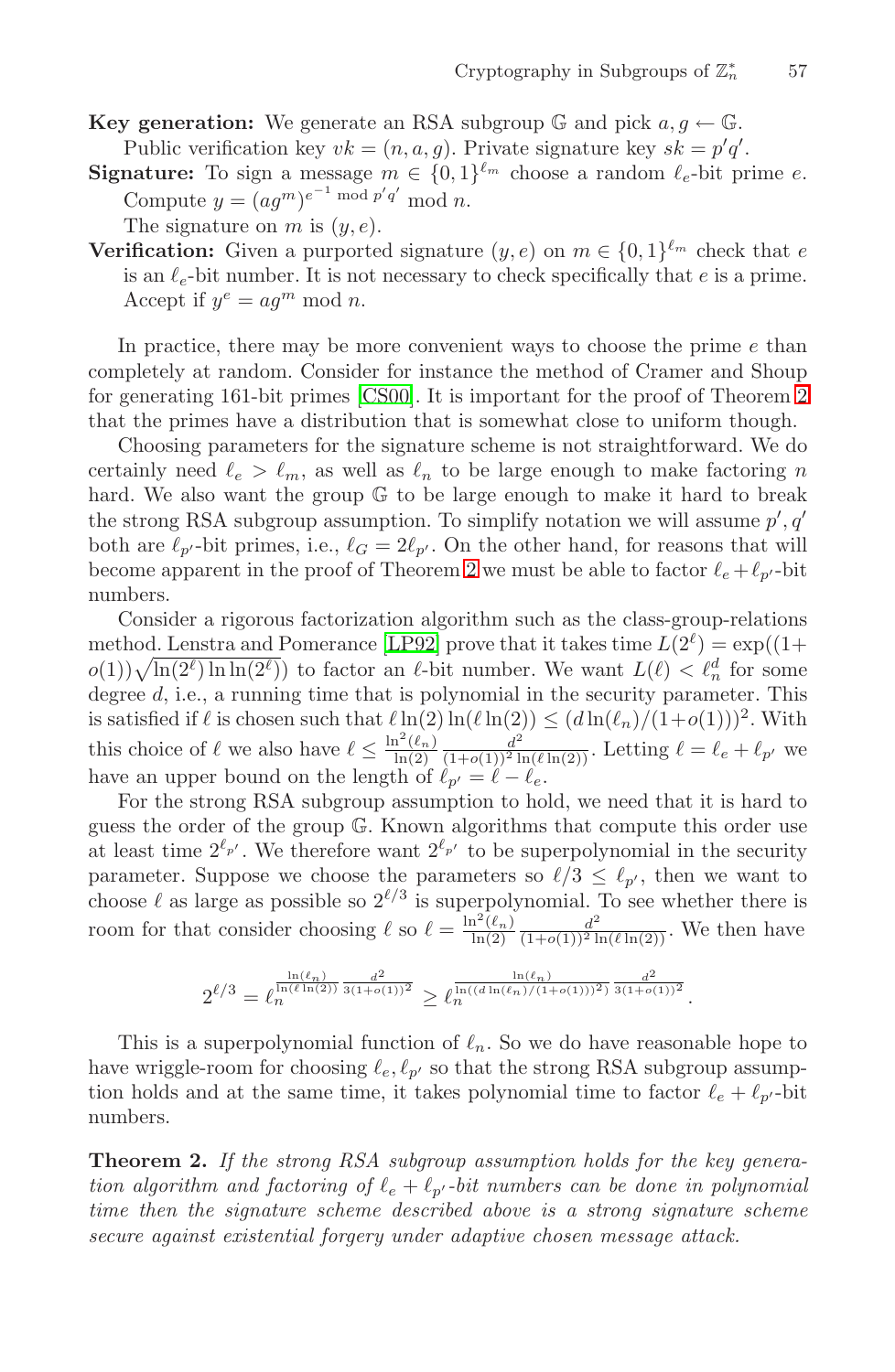*Proof.* We consider two cases. In the first case the adversary forges a signature using a prime e that it has not seen before in an adaptive chosen message attack. In the second case the adversary reuses a prime  $e_i$  that it has received in an answer to query i.

*Case 1:*  $e \neq e_i$ . Consider first a variation where we choose  $\alpha, \gamma$  at random from G. We guess the number of signature queries the adversary will make and choose at random corresponding primes  $e_1, \ldots, e_k$ . Let  $E = \prod_{i=1}^k e_i$ . Then  $a = \alpha^E, q = \gamma^E$  look like random elements from G and we can answer the k queries. After having asked the queries the adversary must produce a message m and a signature  $(y, e)$  so  $y^e = a g^m$ . I.e.,  $y^e = \alpha^E \gamma^{mE}$ , which by Lemma [1](#page-1-0) implies that  $e|E$ . Since e must be an  $\ell_e$ -bit number this means  $e = e_i$  for some i. Case 1 occurs with negligible probability, a successful forger must reuse a prime  $e_i$  from one of the oracle queries.

*Case 2:*  $e = e_i$ . Consider a different way to set up the signature scheme. We choose z at random from  $\mathbb{G}$ , and  $\alpha \leftarrow \{0,1\}^{\ell_{p'}}, \gamma \leftarrow \{0,1\}^{\ell_{p'}}, \eta \leftarrow \{0,1\}^{\ell_e}$ . We guess the number of signing queries  $k$  that the adversary will make and an index  $i$ for which it will make a forgery. Set  $E = \prod_{i \neq j} e_j$ . We set  $a = z^{E(\alpha 2^{\ell_e} + \eta)}, g = z^{E\gamma}$ and give the public key  $(n, a, g)$  to the adversary.

The probability of  $\alpha < p', \gamma < q'$  is at least 25%. Conditioned on  $\alpha <$  $p', \gamma < q'$  our key looks like a real public key. If we work modulo p, then we have  $a = (z^{E\eta})(z^{E2^{\ell_e}})^{\alpha} \mod p$ , which is distributed as a random element. If we work modulo q, then we have  $g = (z^E)^\gamma \mod q$ , which is distributed as a random element too. Overall, it therefore looks like the discrete logarithm  $x$  so  $a = g^x$  is perfectly random. Since z is chosen at random from  $\mathbb{G}$  we also have g is randomly distributed. So  $a, g$  are perfectly indistinguishable from two randomly chosen elements from G.

It is easy to answer signature queries  $j \neq i$  by returning  $y =$  $z^{(\alpha 2^{\ell_e} + \eta + \gamma m_j)E/e_j}$  together with  $e_i$ . Remaining is the question of answering query *i*. Suppose signature query *i* ask for a signature on  $m_i$ . Consider  $\alpha 2^{\ell_e} + \eta + \gamma m_i$ . Since  $\eta$  is statistically hidden to the adversary, it must choose  $m_i$  independently of  $\eta$ .  $\alpha 2^{\ell_e} + \eta + \gamma m_i$  mod  $2^{\ell_e}$  therefore looks like a random number. By assumption we can factor  $\alpha 2^{\ell_e} + \eta + \gamma m_i$  in polynomial time. With some luck it contains an  $\ell_e$ -bit prime factor  $e_i$ , if not we give up in the simulation. We can now return  $y_i = z^{E(\alpha 2^{\ell_e} + \eta + \gamma m_i)/e_i}$ .

With the method presented above a given  $\ell_e$ -bit prime has either probability  $2^{1-\ell_e}$  or probability  $2^{2-\ell_e}$  of being chosen. In the real signature scheme, the distribution of primes may be different. Consider for instance the method of Cramer and Shoup [\[CS00\]](#page-14-0) for picking primes, this distribution is very different from what we have. However, we can consider our distribution of primes as a weighted sum of two distributions: The correct distribution and a residual distribution. We include in the residual distribution all the cases where we simply do not find any prime-factor of  $\alpha 2^{\ell_e} + \eta + \gamma m_i$ . I.e., we have Dist<sub>our</sub> = wDist<sub>correct</sub> +  $(1 - w)$ Dist<sub>residual</sub>. In [\[CS00\]](#page-14-0) they suggest using 161bit primes and get a distribution where none of the possible primes has more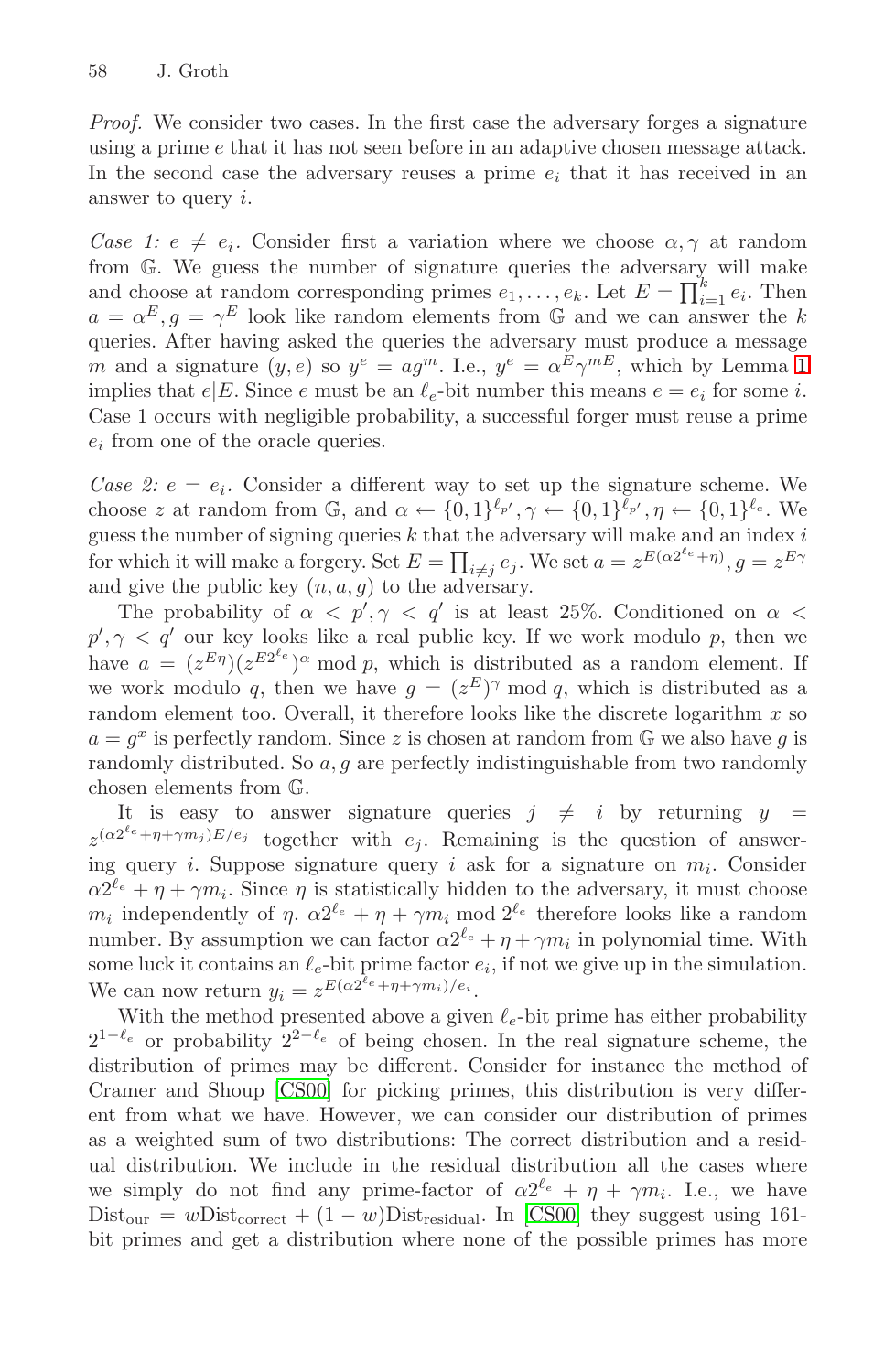than probability  $2^{-144}$  of being chosen. In our distribution each prime, and thus each of those primes, has at least probability  $2^{-160}$  of being chosen. Thus, w can be chosen to be at least  $2^{-16}$ .

With probability  $w$ , we end up in a case where we give the adversary a signature that is statistically indistinguishable from a real signature. Consider now a signature  $(y, e_i)$  on message m produced by this adversary. We have  $y^{e_i} = a g^{\tilde{m}}$  so  $(y/y_i)^{e_i} = g^{m-m_i} = z^{\gamma(m-m_i)E/e_i}$ . By Lemma [1](#page-1-0) it must be the case that  $e_i|(\gamma(m-m_i)E/e_i)$ . However,  $e_i$  is a prime and  $e_i > \gamma, e_i > |m-m_i|$ and  $e_i$  does not divide  $E/e_i$ . Therefore,  $m = m_i$ . We can therefore not produce a signature on a new message if  $w$  is non-negligible.

*Strong signature.* We still need to argue that the signature scheme is strong. Consider the adversary's signature  $(y, e_i)$  on  $m = m_i$ , where the signature oracle returned  $(y_i, e_i)$ . We then have  $y^{e_i} = y_i^{e_i} = a g^m$ . This means  $y = u y_i$ , where  $u^{e_i} = 1$ . However, with overwhelming probability  $gcd(e_i, p'q'r_pr_q) = 1$  so  $u = 1$ . □

In the proof we need to factor  $\alpha 2^{\ell_e} + \eta + \gamma m_i$ . We discussed the class-grouprelations method earlier since this has a rigorously proved run-time. Other possible choices include the GNFS, which is not relevant for practical parameters but gives good asymptotics, and the QS [\[CP01\]](#page-14-0), which works better than the class-group-relations method in practice. The best option would probably be to use the ECM, which has a heuristic run-time of  $L(p)^{\sqrt{2}+o(1)}$ , with p being the smallest prime factor. This prime factor should be no larger than  $\ell_{p'}$  bit in our case.

If we use the ECM we can also consider tackling the original safe-prime setting of this type of signature schemes, where  $p = 2p' + 1, q = 2q' + 1$ . In this case  $\alpha, \eta, \gamma$  are so large that we cannot reasonably hope to factor  $\alpha 2^{\ell_e} + \eta + \gamma m_i$ , however, all we need is an  $\ell_e$ -bit prime factor. As long as  $\ell_e$  is small enough, it is feasible to get out such a small prime factor using the ECM.

*Applications.* Consider a tag-based simulation sound trapdoor commitment scheme as defined by MacKenzie and Yang [\[MY04\]](#page-14-0). It takes as input a message and a tag and forms a commitment. With the trapdoor, it is possible to open the commitment with this tag to any message. The hiding property is defined as usual, however, the binding property is strengthened in the following way: Even if we have seen arbitrary trapdoor openings of commitments with various tags, it is still hard to open a commitment to two different messages using a tag for which no commitment has been equivocated.

[\[MY04\]](#page-14-0) construct a simulation sound trapdoor commitment scheme based on the Cramer-Shoup signature scheme. Essentially, a commitment to message  $m$ using tag tag is a simulated honest verifier zero-knowledge argument of knowledge of a signature on  $tag$  using challenge  $m$ . We can simplify this trapdoor simulation sound commitment scheme by instead simulating an honest verifier zero-knowledge argument of a signature on  $tag$  using challenge  $m$ , where we use the simplified signature scheme. I.e., we pick a prime  $e$ , pick at random  $r$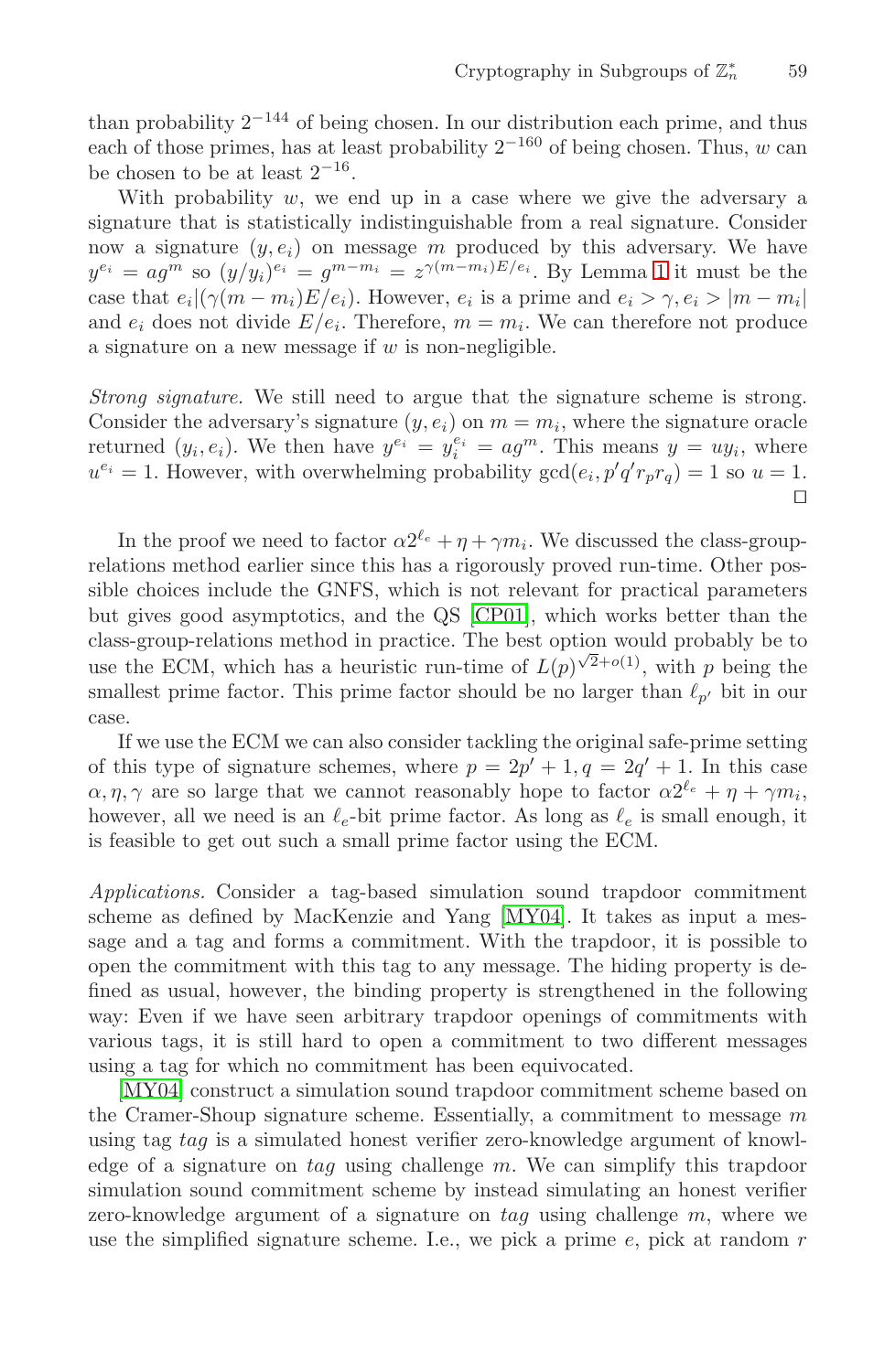and set  $c = r^e (ag^{tag})^{-m} \text{ mod } n$ . The commitment is  $(c, e, tag)$ , while the opening is  $(r, m)$ . A double opening would give us  $(r/r')^e = (ag^{tag})^{m'-m}$ . Since  $gcd(e, m'-m) = 1$ , this gives us an e-root of  $ag^{tag}$ , i.e., a signature on tag.

[\[MY04\]](#page-14-0) use 5 exponentiations to form their simulation sound trapdoor commitment and remark that using the Fischlin signature scheme it can be reduced to 4 exponentiations. In comparison, we only use 3 exponentiations.

## **6 Commitment**

Homomorphic integer commitments based on the strong RSA assumption were first suggested by Fujisaki and Okamoto [\[FO97\]](#page-14-0). Later Damgård and Fujisaki [\[DF02\]](#page-14-0) corrected a flaw in the security proof of the former paper and generalized the commitment scheme to abelian groups satisfying some specific assumptions. In this section, we suggest a similar integer commitment scheme based on the strong RSA subgroup assumption.

**Key generation:** We generate an RSA subgroup G and choose at random two generators  $g, h$ .

The public key is  $pk = (n, q, h)$ .

**Commitment:** To commit to integer m using randomizer  $(u, e, r)$ , where  $u^e =$ 1 mod  $n, e > 0$  and  $r \in \mathbb{Z}$  we compute

$$
c = commit_{(n,g,h)}(m;(u,e,r)) = ugmhr \bmod n.
$$

When making a commitment from scratch we choose  $r \leftarrow \{0,1\}^{\ell_G+\ell_s}$  and use the randomizer  $(1, 1, r)$ .

**Opening:** To open commitment c we reveal  $(m,(u,e,r))$  such that  $c =$  $ug<sup>m</sup>h<sup>r</sup>$  mod n, where  $u<sup>e</sup> = 1$  mod  $n, e > 0$ .

**Theorem 3.** *The commitment scheme is statistically hiding and if the strong RSA subgroup assumption holds for the key generation algorithm then it is computationally binding.*

*Proof.* It is easy to see that the commitment is statistically hiding since  $h^r$  is almost uniformly distributed on G.

To see that the commitment scheme is binding consider a commitment c and two openings  $(m,(u,e,r))$  and  $(m',(u',e',r'))$  produced by the adversary. We have  $c = u g^m h^r = u' g^{m'} h^{r'}$ ,  $u^e = 1$ ,  $(u')^{e'} = 1$ . We must have  $gcd(e, p'q') =$  $gcd(e', p'q') = 1$ , since otherwise we can as in the proof of Lemma 1 break the strong RSA subgroup assumption. This means  $u, u' \in \mathbb{Z}_n^*/\mathbb{G}$  and therefore  $u = u'$ . We then have  $1^0 = g^{m-m'} h^{r-r'}$ . By Lemma 1 we get  $m = m'$ .

The commitment scheme has several nice properties. It is homomorphic in the sense that for all  $(m,(u,e,r)),(m,(u',e',r'))$  we have  $commit_{(n,g,h)}(m +$  $m'$ ;  $(uu', ee', r + r')$  =  $commit_{(n,g,h)}(m; (u, e, r)) commit_{(n,g,h)}(m'; (u', e', r')).$ It is a trapdoor commitment scheme, if we know both  $p'q'$  and x such that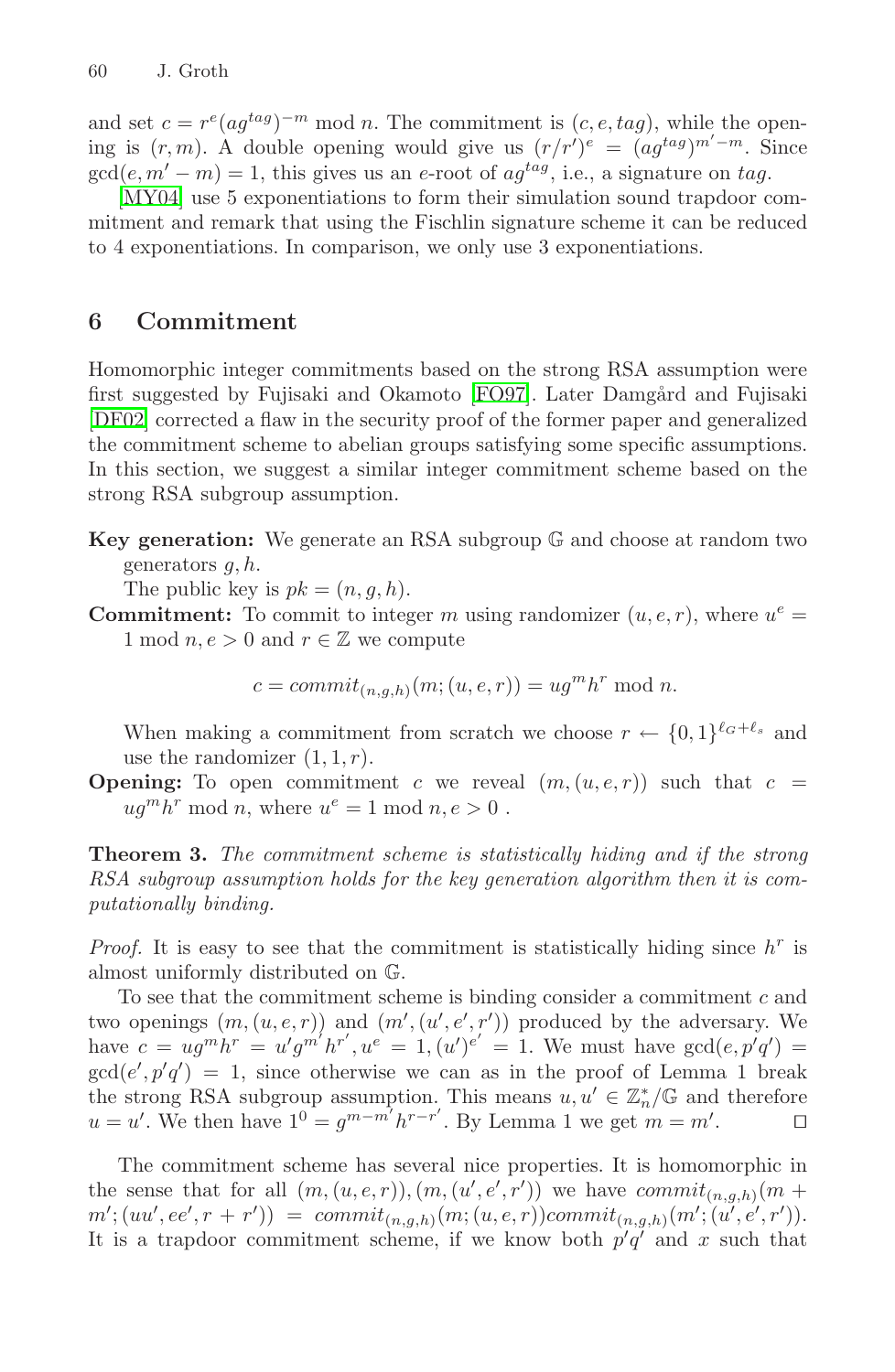<span id="page-11-0"></span> $g = h^x$  and an opening  $(m, (u, e, r))$  of c, then we can open c to m' by revealing  $(m', (u, e, r'))$ , where r' is picked at random from  $\{0, 1\}^{\ell_G + \ell_s}$  such that  $r' = (m-m')x+r \mod p'q'.$  Finally, it has the following root extraction property: Consider an adversary that produces  $(c, m, (u, e, r), d)$  so  $c^e = u g^m h^r, u^d = 1$ , then we can find a valid opening of c. Notably, we have  $c^{de} = g^{dm}h^{dr}$  so from Lemma 1 we get  $e|m, e|r$  and  $c = (u')g^{\frac{m}{e}}h^{\frac{r}{e}},$  where  $(u')^{ed} = 1$ . The homomorphic property combined with the root extraction property means that we can form efficient honest verifier zero-knowledge arguments (Σ-protocols [\[CDS94\]](#page-13-0)) for many interesting properties of the message inside the commitment.

The commitment schemes of [\[FO97, DF02\]](#page-14-0) pick the randomness from  $\{0,1\}^{\ell_n+\ell_s}$  while we pick the randomness from  $\{0,1\}^{\ell_G+\ell_s}$ . This means that we have a much shorter exponentiation when computing the commitment.

## **7 Encryption**

Recall that a semi-smooth RSA subgroup modulus  $n = (2p'r_p + 1)(2q'r_q + 1)$ has B-smooth  $r_p, r_q$ . Suppose we have  $h \in \mathbb{G}$  and g has order  $p'q'r_g$ . Given  $c = g^m h^r$  we can compute  $c^{p'q'} = g^{p'q'm} h^{p'q'r} = (g^{p'q'})^m \bmod r_g$ . Since  $r_g$  is B-smooth, we can from this compute m mod  $r<sub>g</sub>$ . This is the main idea in the following cryptosystem.

**Key generation:** Generate an RSA subgroup modulus  $n = pq = (2p'r_p + q)$  $1(2q' r_q + 1)$ , where  $r_p, r_q$  are B-smooth and all prime factors are distinct. Select  $g \leftarrow \text{QR}_n$  and  $h \leftarrow \mathbb{G}$ .

The public key is  $(n, g, h)$ . The secret key is the factorization of  $\varphi(n)$ .

**Encryption:** We wish to encrypt a message  $m \in \{0,1\}^{\ell_m}$  using randomness  $(u, r) \in \{-1, 1\} \times \mathbb{Z}$ . The ciphertext is

$$
c = E_{(n,g,h)}(m;(u,r)) = ugmhr \bmod n.
$$

We usually choose  $u = 1$  and  $r \leftarrow \{0, 1\}^{\ell_G + \ell_s}$ .

**Decryption:** Given a ciphertext  $c \in \mathbb{Z}_n^*$  we compute  $C_p = c^{p'} = (g^{p'})^{m_p} \text{ mod } p$ . Since the order of  $g^{p'}$  in  $\mathbb{Z}_p^*$  is smooth, we can now find  $m_p \mod p_i$  for all  $p_i|r_p, p_i| \text{ord}(g)$ . Similarly, we can find  $m_q$  mod  $q_i$  for  $q_i|r_q, q_i| \text{ord}(g)$ . Using the Chinese remainder theorem, we end up with m mod  $gcd(r_p r_q, ord(g))$ . If  $m \in \{0,1\}^{\ell_m}$  we output m, otherwise we output invalid.

**Theorem 4.** *If the decisional RSA subgroup assumption holds for the key generation algorithm then the cryptosystem is semantically secure against chosen plaintext attack.*

*Proof.* By the decisional RSA subgroup assumption, we can replace  $g$  in the public key with a randomly chosen element from G without the adversary noticing it. This leaves us with a statistically hiding commitment, which of course does not allow the adversary to distinguish plaintexts.  $\Box$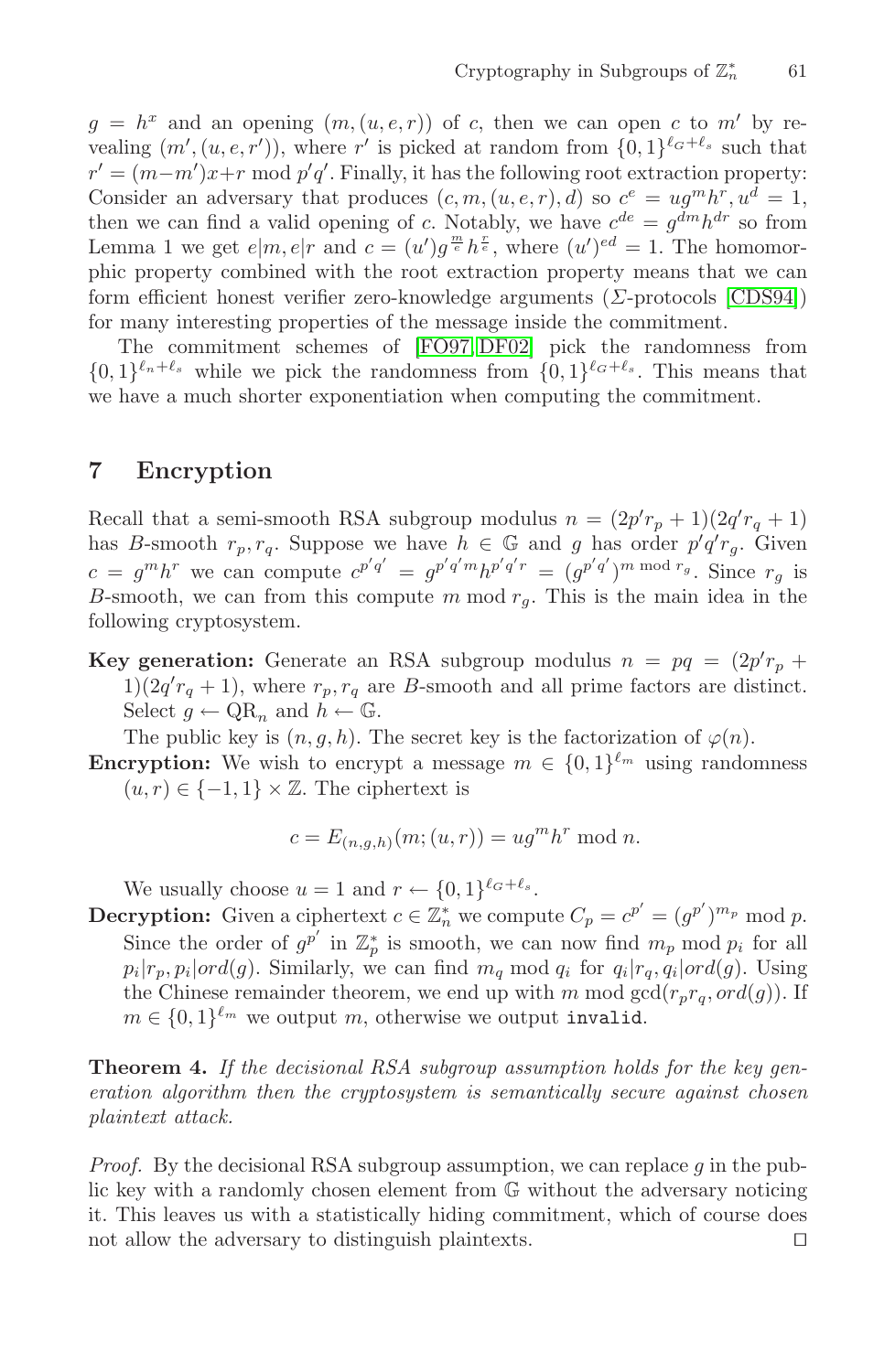It is worthwhile to observe that given a semi-smooth RSA subgroup modulus n an adversary can only produce trivial  $(u, e)$  so  $u^e = 1, e > 1$ . It is with overwhelming probability the case that  $u = \pm 1$ . To see this first note as in the proof of Lemma 1 that if  $gcd(e, p'q') > 1$ , then we can break the strong RSA subgroup assumption. If there is a prime  $p_i < B$  so  $p_i | \gcd(e, ord(u))$  then we can find s so  $U = u^{e/p_i^s} \neq 1 \text{ mod } n$  and  $U^{p_i} = 1 \text{ mod } n$ . This means  $U = 1 \text{ mod } p, U \neq 1 \text{ mod } n$ q or the other way around. I.e.,  $1 < \gcd(n, U-1) < n$  gives us a factorization of n.

The cryptosystem looks just like the integer commitment scheme, where we always choose  $u = \pm 1$  and  $e = 2$ . As we argued above it is not possible for an adversary to find  $u \neq \pm 1$  so this is not a problem. Since we cannot distinguish between a random g from  $QR_n$  and a random g from  $\mathbb{G}$  we actually have all the nice properties of the commitment scheme we presented before. In particular, the cryptosystem is homomorphic as long as we are careful to avoid overflows where the messages are longer than  $\ell_m$  bits. It also has the root extraction property that is useful in zero-knowledge arguments.

Let us consider the length of the messages  $\ell_m$ . The ciphertext has length  $\ell_n$ , however,  $\ell_G$  bits are used for the randomization. Suppose d is chosen such that there is negligible probability that more than d of the primes  $p_i, q_i$  do not divide the order of g. We are then left with  $\ell_m \leq (t-d)(\ell_{p_i}-1)$ .

In comparison with other cryptosystems such as [\[Pai99, NS98, OU98\]](#page-15-0) the present scheme offers a better expansion rate. Generalized Paillier encryption [\[DJ01\]](#page-14-0) has expansion rate  $|c|/|m| = 1+1/s$ , where s is some small positive integer. Their scheme, however, requires a modulus of size  $n^{s+1}$ . Okamoto-Uchiyama encryption uses a modulus  $n$  of about the same size as we do, however, the expansion rate is around 3. Our cryptosystem has an expansion rate as low as  $\ell_n/\ell_m = \ell_n/((t-d)(\ell_{p_i}-1)).$  With the parameters  $\ell_n = 1280, \ell_{p'} = \ell_{q'} =$  $160, B = 2^{15}, t = 64, d = 7$  we get from Lemma 2 that the order of g has bitlength no smaller than  $320 + (64 - 7)(15 - 1) = 1118$  with probability higher than  $1 - 2^{-80}$ , giving us an expansion rate of  $1280/798 \approx 1.6$ .

*Applications.* Strengthening the decisional RSA subgroup assumption a little, we could get away with picking g of full order  $p'q'r_pr_q$ . This way, we can increase the message space  $\{0,1\}^{\ell_m}$  slightly. According to Lemma [2](#page-3-0) a random g does have high order so the difference is not that big though.

The reason we prefer a random  $g$  is that part of the public key can be picked by coin-flipping. This property can be useful. Consider as an example the univer-sally composable commitment scheme of Damgård and Nielsen [\[DN02,](#page-14-0) [Nie03\]](#page-15-0). In their scheme, they first carry out a 2-move coin-flipping protocol to determine the key for what they call a mixed-commitment scheme. If a corrupt party is making a commitment, the coin-flipping protocol makes the key be a so-called X-key. The setup is such that a simulator knows the corresponding secret key, and thus can extract what the corrupt party committed to. On the other hand, if an honest party is making a commitment we can tweak the coin-flipping protocol to produce a so-called E-key. A commitment under an E-key is equivocable. The simulator can therefore make the commitment now, and later when learning the real value it can equivocate the commitment to this value.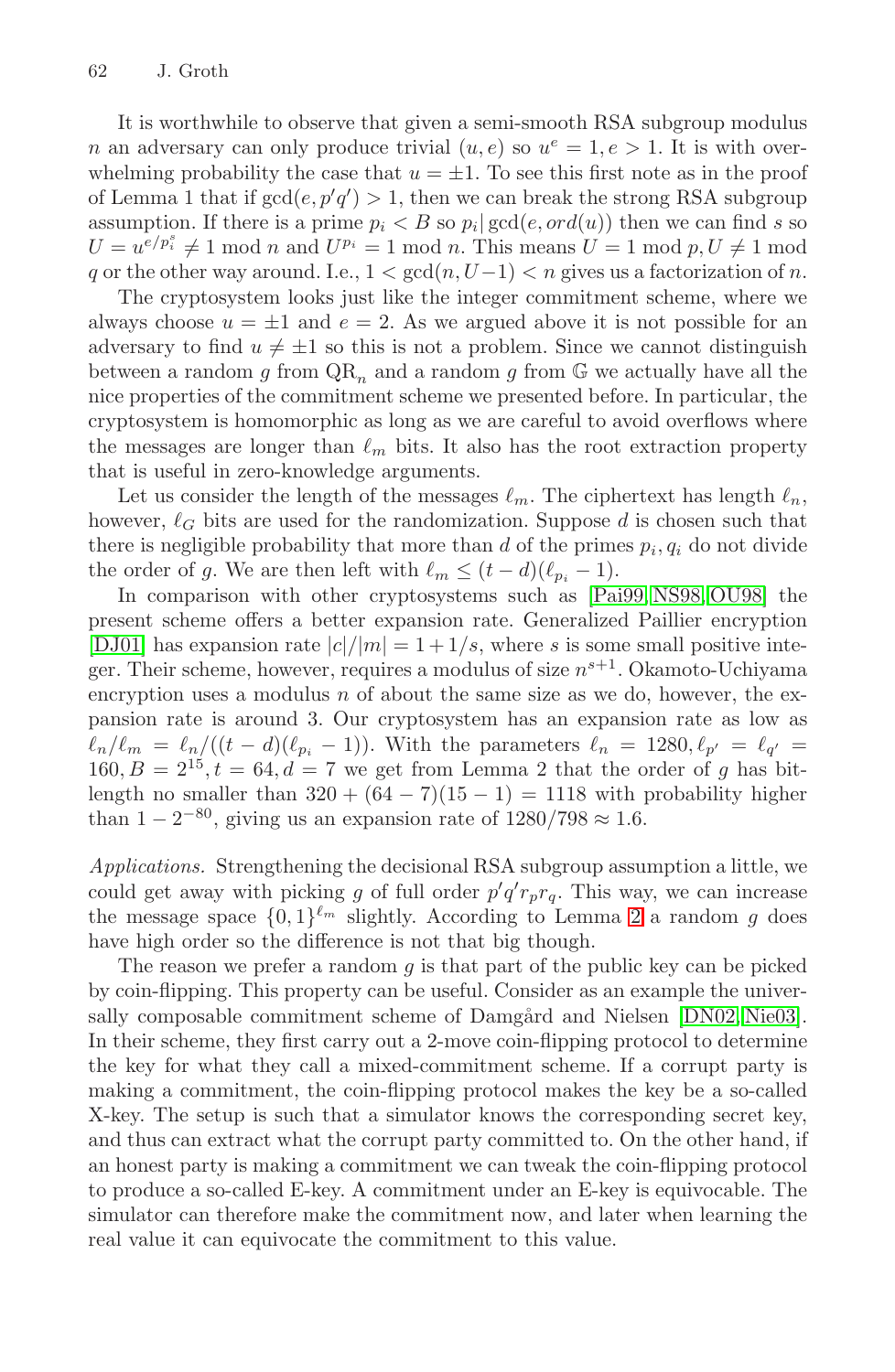<span id="page-13-0"></span>Damgård and Nielsen suggest universally composable commitments based on the subgroup-p assumption [\[OU98\]](#page-15-0) and based on the decisional composite residuosity assumption [\[Pai99\]](#page-15-0). Our cryptosystem provides an efficient alternative to these variations. We generate a  $(n, h)$  as in the key generation of the cryptosystem. The corresponding trapdoor is the factorization of  $\varphi(n)$ . Running a coin-flipping protocol we get a random element  $g$ . Using this  $g$  we can commit to  $m \in \{0,1\}^{\ell_m}$  as  $g^m h^r$ . If g is random, then it is a ciphertext and we can extract m with our knowledge of the factorization. On the other hand, we could also select  $x \leftarrow \{0,1\}^{\ell_G+\ell_s}, g = h^x$ , which would make g an E-key. With this g we have set up the statistically hiding commitment scheme and with knowledge of the trapdoor  $x$  we can form commitments that can be opened to our liking.

Notice, we only use the decryption property in the simulation in the security proof. In a real run of the universally composable commitment protocol we never decrypt anything. Therefore, it does not hurt us that the decryption process is slow.

Consider further the universally composable threshold cryptosystem of Damgård and Nielsen [\[DN03\]](#page-14-0). Here the sender encrypts his message and at the same time makes a universally composable commitment to it. He also proves that the two messages are identical.

The cryptosystem itself needs to be a threshold cryptosystem. They suggest using a variation over the Paillier cryptosystem, which gives us a message space on the form  $\mathbb{Z}_n$ , with known n. However, the UC commitment scheme does not need to be a threshold scheme. Actually, it is only used in the security proof where the simulator can extract the message from the UC commitment rather than the ciphertext itself. Using our universally composable commitment scheme, we have the additional advantage that it serves as an integer commitment. This means, it is easy to make an efficient zero-knowledge argument of the ciphertext and the commitment containing the same message, even though the message spaces are different.

## **References**

- [BP97] Niko Bari and Birgit Pfitzmann. Collision-free accumulators and fail-stop signature schemes without trees. In proceedings of EUROCRYPT '97, LNCS series, volume 1233, pages 480–494, 1997. [BR93] Mihir Bellare and Phillip Rogaway. Random oracles are practical: A
- paradigm for designing efficient protocols. In ACM CCS '93, pages 62– 73, 1993.
- [Bre80] Richard P. Brent. An improved monte carlo factorization algorithm. BIT, 20:176–184, 1980.
- [CDS94] Ronald Cramer, Ivan Damgård, and Berry Schoenmakers. Proofs of partial knowledge and simplified design of witness hiding protocols. In proceedings of CRYPTO '94, LNCS series, volume 893, pages 174–187, 1994.
- [CF85] Josh D. Cohen and Michael J. Fischer. A robust and verifiable cryptographically secure election scheme. In proceedings of FOCS '85, pages 372–382, 1985.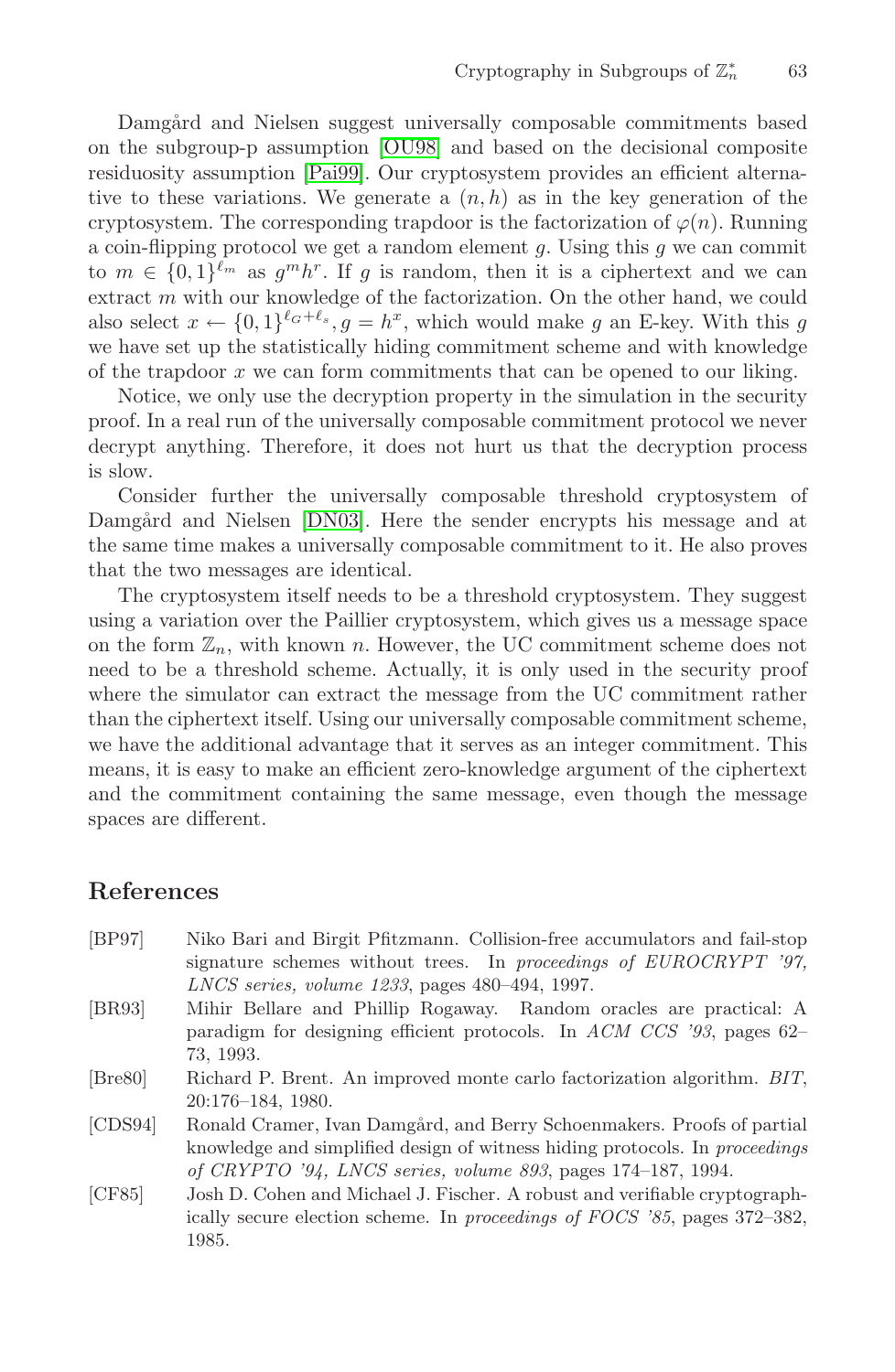- <span id="page-14-0"></span>[CG04] Jan Camenisch and Jens Groth. Group signatures: Better efficiency and new theoretical aspects. In proceedings of SCN '04, LNCS series, 2004.
- [CL02] Jan Camenisch and Anna Lysyanskaya. A signature scheme with efficient protocols. In SCN '02, LNCS series, volume 2576, pages 268–289, 2002.
- [CP01] Richard Crandall and Carl Pomerance. Prime Numbers a Computational Perspective. Springer Verlag, 2001.
- [CS00] Ronald Cramer and Victor Shoup. Signature schemes based on the strong rsa assumption. ACM Transactions on Information and System Security  $(TISSEC), 3(3):161-185, 2000.$
- [DF02] Ivan Damgård and Eiichiro Fujisaki. A statistically-hiding integer commitment scheme based on groups with hidden order. In proceedings of ASIACRYPT '02, LNCS series, volume 2501, pages 125–142, 2002.
- [DJ01] Ivan Damgård and Mads J. Jurik. A generalisation, a simplification and some applications of paillier's probabilistic public-key system. In proceedings of PKC '01, LNCS series, volume 1992, 2001.
- [DK02] Ivan Damgård and Maciej Koprowski. Generic lower bounds for root extraction and signature schemes in general groups. In proceedings of EURO-CRYPT '02, LNCS series, volume 2332, pages 256–271, 2002.
- [DN02] Ivan Damgård and Jesper Buus Nielsen. Perfect hiding and perfect binding universally composable commitment schemes with constant expansion factor. In proceedings of CRYPTO '02, LNCS series, volume 2442, pages 581–596, 2002. Full paper available at http://www.brics.dk/RS/01/41/index.html.
- [DN03] Ivan Damgård and Jesper Buus Nielsen. Universally composable efficient multiparty computation from threshold homomorphic encryption. In proceedings of CRYPTO '03, LNCS series, volume 2729, pages 247–264, 2003.
- [Fis02] Marc Fischlin. On the impossibility of constructing non-interactive statistically-secret protocols from any trapdoor one-way function. In proceedings of CT-RSA '02, LNCS series, volume 2271, pages 79–95, 2002.
- [Fis03] Marc Fischlin. The cramer-shoup strong-rsasignature scheme revisited. In proceedings of PKC '03, LNCS series, volume 2567, pages 116–129, 2003.
- [FO97] Eiichiro Fujisaki and Tatsuaki Okamoto. Statistical zero knowledge protocols to prove modular polynomial relations. In proceedings of CRYPTO '97, LNCS series, volume 1294, pages 16–30, 1997.
- [GM84] Shafi Goldwasser and Silvio Micali. Probabilistic encryption. J. Comput. Syst. Sci., 28(2):270–299, 1984.
- [KKOT90] Kaoru Kurosawa, Yutaka Katayama, Wakaha Ogata, and Shigeo Tsujii. General public key residue cryptosystems and mental poker protocols. In proceedings of EUROCRYPT '90, LNCS series, volume 473, pages 374–388, 1990.
- [Kop03] Maciej Koprowski. Cryptographic protocols based on root extracting. Dissertation Series DS-03-11, BRICS, 2003. PhD thesis. xii+138 pp.
- [Len87] Hendrik W. Lenstra. Factoring integers with elliptic curves. Ann. of Math., 126:649–673, 1987.
- [LP92] Hendrik W. Lenstra and Carl Pomerance. A rigourous time bound for factoring integers. J. Amer. Math. Soc., 5:483–516, 1992.
- [MY04] Philip D. MacKenzie and Ke Yang. On simulation-sound trapdoor commitments. In proceedings of EUROCRYPT '04, LNCS series, volume 3027, pages 382–400, 2004. Full paper available at http://eprint.iacr.org/2003/252.